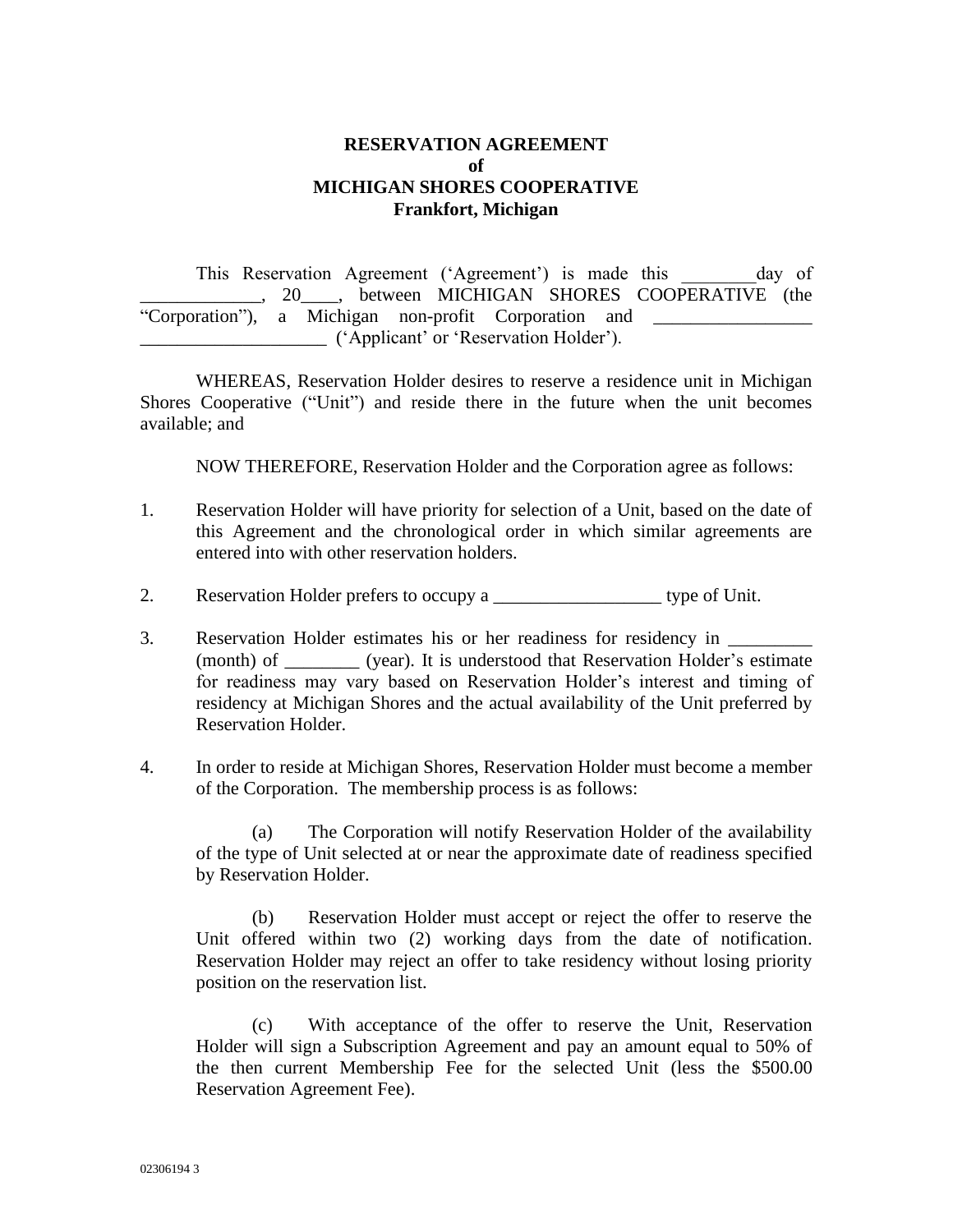(d) Should Reservation Holder accept the offer to reserve the Unit, the following are required:

- (1) A personal interview with a designated Corporation staff member.
- (2) Complete Resident Application Forms including:
	- a) General Information
	- b) Personal Health History
	- c) Financial Information

(e) Within fourteen days (14) days of receipt of the information noted in paragraph 4.d.(2), the Corporation will review and act on the application based on the criteria and policies set by the Corporation.

(f) Following approval of Reservation Holder's application for membership by the Corporation, Reservation Holder will enter the Subscription and Occupancy Agreements, pay the remaining balance (50%) of the then current Membership Fee for the selected Unit and work in conjunction with the Corporation to set the date of occupancy at Michigan Shores.

- 5. In consideration for the rights and privileges as outlined in this Agreement, Reservation Holder agrees to pay a Reservation Fee of One Thousand Dollars (\$500.00), receipt of which is acknowledged by the Corporation upon its signing of this Agreement. The Reservation Fee is a non-interest-bearing administrative fee associated with this Reservation Agreement and will be credited toward the total Subscription Price due upon approval of Reservation Holder's application for membership. The Reservation Fee does not guarantee the amount of the Subscription Price for the Unit, which may change between the date of this Agreement and the date the Subscription Price is payable..
- 6. Reservation Holder may terminate the Agreement for any reason prior to occupancy of the Unit by giving written notice to the Corporation. Upon such termination, the Corporation will refund the Reservation Fee within approximately sixty (60) days of such notification of termination.
- 7. The Corporation may terminate this Agreement if Reservation Holder does not meet the membership criteria set by the Corporation. Upon such termination, the Corporation shall notify Reservation Holder and the Corporation shall refund Reservation Holder the full amount of the Reservation Fee within approximately sixty (60) days of such notification of termination.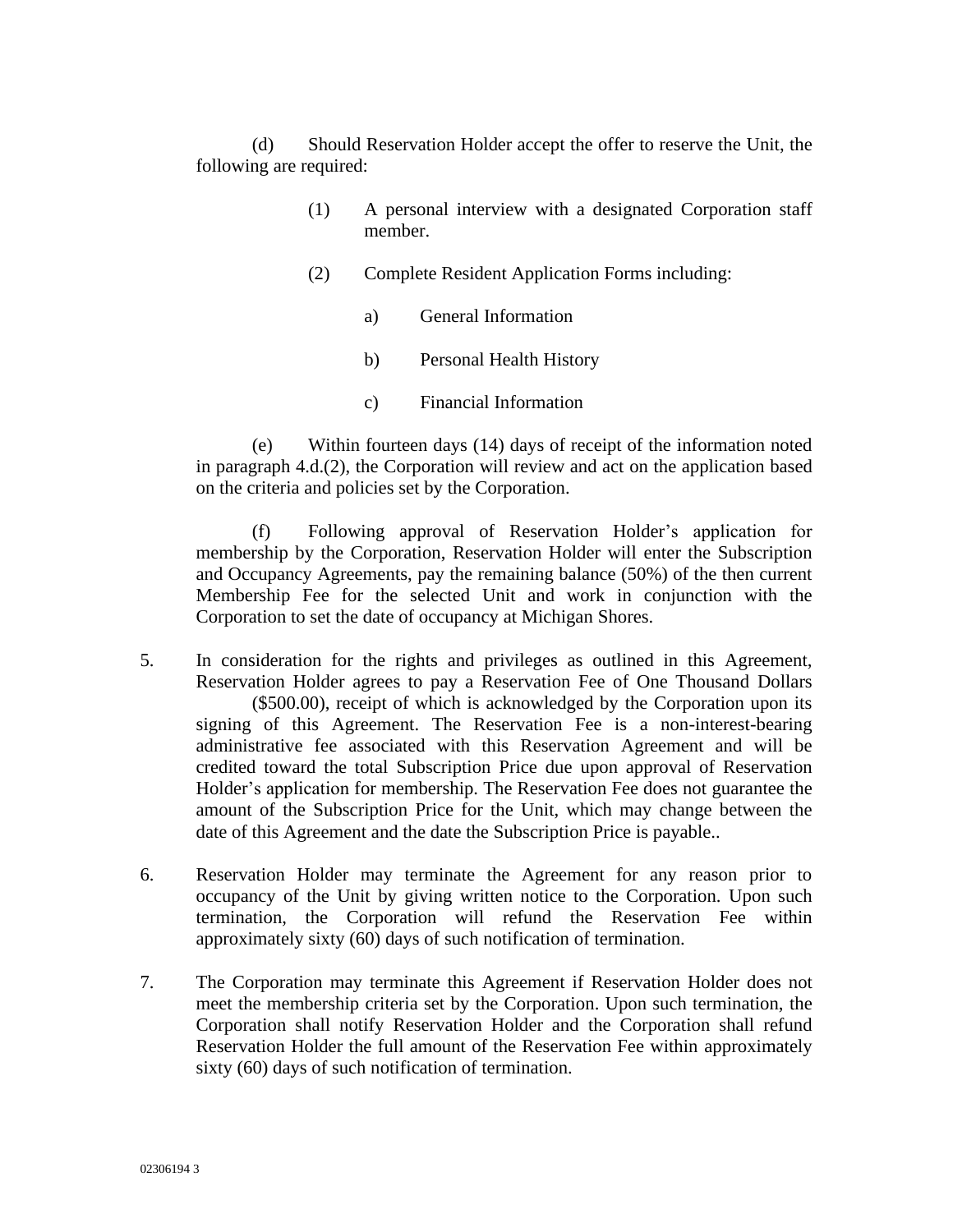- 8. If the Reservation Holder dies before occupying Michigan Shores, this Agreement shall be deemed cancelled and the Corporation shall refund to the Reservation Holder's legally authorized representative the full amount of the Reservation Fee within sixty (60) days of notification of death.
- 9. The Corporation may terminate this Agreement at any time if there has been a material misrepresentation or omission submitted by Reservation Holder in the Application for Membership, Personal Health History, or Financial Information. In the event of such termination, the Reservation Fee is non-refundable.
- 10. Reservation Holder is responsible for notifying the Corporation of any changes in address, telephone number and/or email.
- 11. Members are required to be able to maintain their own apartments and take care of themselves, or provide the necessary assistance required to do so. Michigan Shores is not an assisted living facility and does not provide care giving services of any kind.
- 12. Michigan Shores Cooperative does not discriminate against any person(s) because of race, color, sex, sexual orientation or identity, religion, familial status, national origin or other protected classification except age. Business is conducted in accordance with the Federal Fair Housing Law.
- 13. Applicants acknowledge that the Corporation's building and attachments have been designated as a smoke free living environment. Members and members of household may not smoke anywhere in the apartment unit, including balconies, decks, and patios; and in common areas of the building, including, but not limited to community rooms, community restrooms, lobby, reception area, hallways, laundry rooms, stairways, office, kitchen, mechanical room, exercise room, storage rooms, elevator, and garages; or adjoining grounds within 25 feet of the entry of any building, nor shall the Member permit any guests or visitors under control of the Member to do so.
- 14. It is highly recommended that applicants be able to fulfill the income eligibility requirement as determined by the Board of Directors and the Corporate Manager. The general guideline utilized is that the Corporation's monthly carrying charges should not exceed 25% of the Applicant's gross income; however, this is only a guideline, not a requirement. This will allow for any inflation of the monthly carrying charges which are subject to annual increases. Credit/background checks may be performed as part of the application process.
- 15. The Board of Directors has the right to not approve an application if it feels an Applicant does not meet the required eligibility. Applicants must be at least 55 years old to sign this Reservation Agreement. Unless otherwise waived by the Board of Directors in writing, Applicant agrees to purchase a membership in the Michigan Shores Cooperative within three (3) years of the date of this